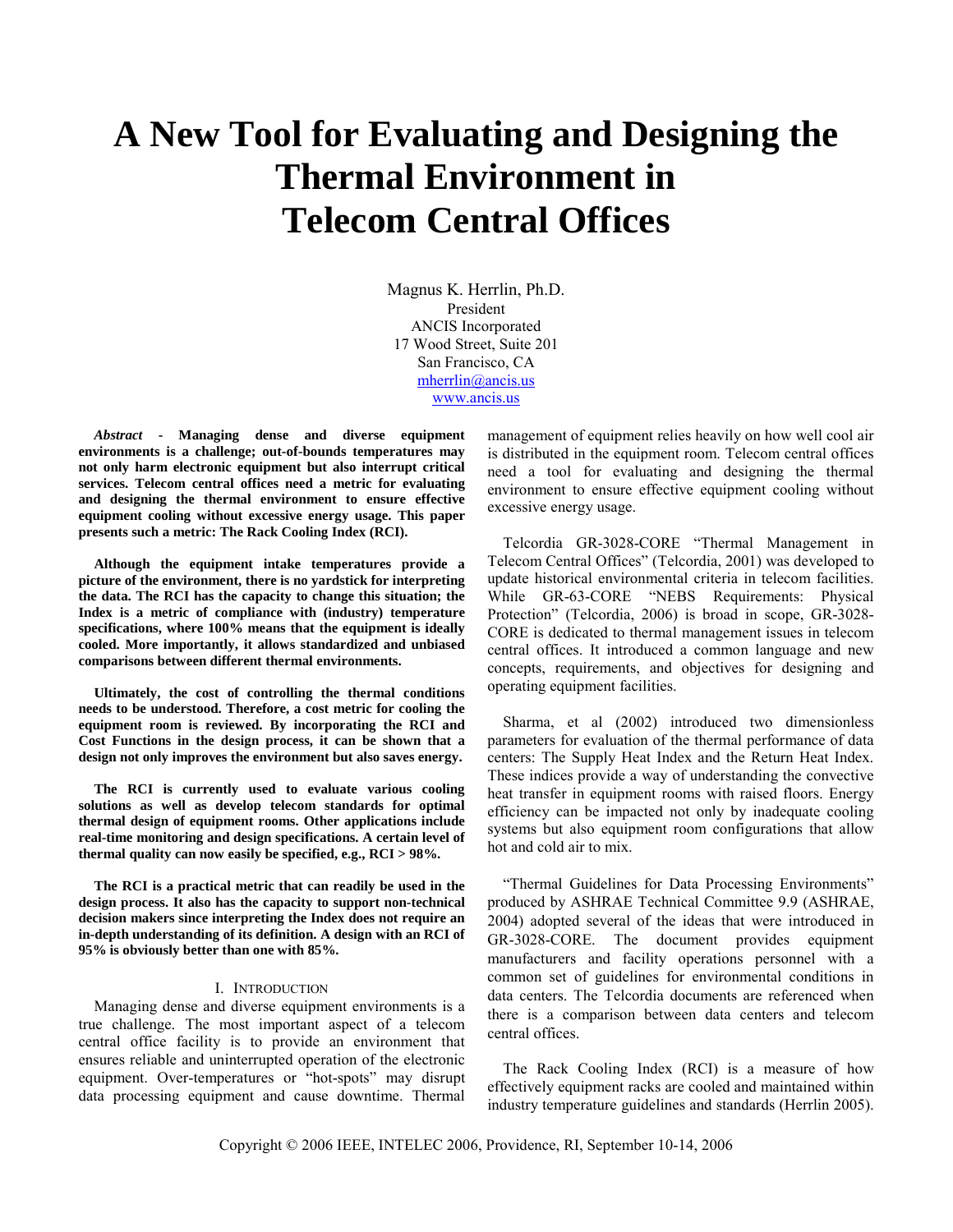The Index is designed to help evaluate the equipment "comfort" for managing (monitoring) existing environments or designing new ones. It is also well suited as a design specification for new telecom centers. An example with under-floor vs. overhead cooling is included in the reference above to demonstrate the use of the Index.

The RCI has been used to evaluate various cooling solutions. Herrlin and Belady (2006) compared the RCI for contrasting cooling systems intended for equipment rooms: one under-floor system and two overhead systems. The results are pointing to some significant differences in cooling effectiveness when air is supplied from the top rather than from the bottom. Overhead cooling appears to have the upper hand, which should be comforting to the telecom community.

Besides a measure of the rack cooling effectiveness, another prerequisite is necessary to proceed with a design; namely, a measure of the associated costs. Cost Functions that assign the energy costs of improving the RCI were introduced by Herrlin and Khankari (2006). More advanced functions can be developed to take first costs into consideration or ultimately a life-cycle approach. The referenced paper highlights the potential of combining the RCI with Cost Functions to provide objective information for the telecom center owner and/or consultant.

#### II. CHALLENGE

High equipment heat dissipation and diversity contribute to challenges in providing an adequate thermal environment in telecom centers. Heat release from new networking devices and servers has increased sharply over the past years. Simultaneously, the energy usage to cool the equipment room has increased proportionally.

Designing or managing such equipment environments is far from trivial; over-temperatures may not only harm electronic equipment but also interrupt critical and revenue generating services. Energy efficiency measures may also impact the equipment environment, including those targeting the air-distribution system. At a minimum, the design criteria for telecom centers need to include the following:

- Design robust thermal environments
- Ensure adequately cooled equipment
- Avoid excessive energy usage

Although Computational Fluid Dynamics (CFD) modeling allows visualization of temperatures throughout the equipment room, to sort out the cooling effectiveness of different design options can be a formidable challenge. By using the same CFD technology, however, the rack intake temperatures can accurately be established. Although these temperatures (modeled or measured) provide a complete picture of the thermal environment, there is no common yardstick for interpreting the data. The RCI has the capacity to change this state of affairs.

The reminder of this section briefly reviews "room" temperature and temperature specifications in telecom central offices. This discussion provides the foundation for the subsequent section: Metric for Compliance with Temperature Specifications.

# *A. Room Temperature vs. Equipment Intake Temperature*

The thermal environment for air-cooled electronic equipment is defined by the air temperature at the air intakes of the equipment, the temperature the electronics depends on for reliable cooling and operation. The temperature in the middle of the aisle, for example, has little to do with the rack cooling effectiveness. This also holds true for the "ambient" temperature specified by NEBS GR-63-CORE (Telcordia, 2006) of 1.5 meter above the floor and 0.4 meter in front of the equipment. In the present paper, consequently, only the intake air temperatures will be used.

For design purposes, CFD modeling can produce the necessary intake temperatures. Real-time monitoring is feasible by installing temperature sensors that mimics the intake conditions until the actual intake temperatures are probed by the electronic equipment. Indeed, most new equipment already has sensors installed to monitor adequate temperatures and control the speed of the cooling fans. However, these readings are generally not easily available outside the electronic equipment.

### *B. Temperature Specifications*

Intake temperature specifications are depicted in Figure 1 along with a hypothetical intake temperature distribution, where the temperatures are arranged in order of increasing temperature. First, facilities should be designed and operated to target the "recommended" range. Second, electronic equipment should be designed to operate within the extremes of the "allowable" operating environment. Prolonged exposure to temperatures outside the recommended range can result in decreased equipment reliability and longevity; exposure to temperatures outside the allowable range may lead to catastrophic equipment failures.

The recommended range and the allowable range depend on the applied thermal guideline or standard. Generally, telecom equipment complying with the NEBS requirements tolerates wider extremes than equipment designed for traditional data centers. For the recommended range, NEBS (Telcordia, 2001) suggests 65°- 80°F (18°-27°C) whereas ASHRAE (ASHRAE, 2004) lists 68°- 77°F (20°-25°C) for "Class 1" data centers. NEBS (Telcordia, 2006) specifies an allowable range of 41 $\degree$ -104 $\degree$ F (5 $\degree$ -40 $\degree$ C).

Over-temperature conditions exist when one or more intake temperatures exceed the maximum recommended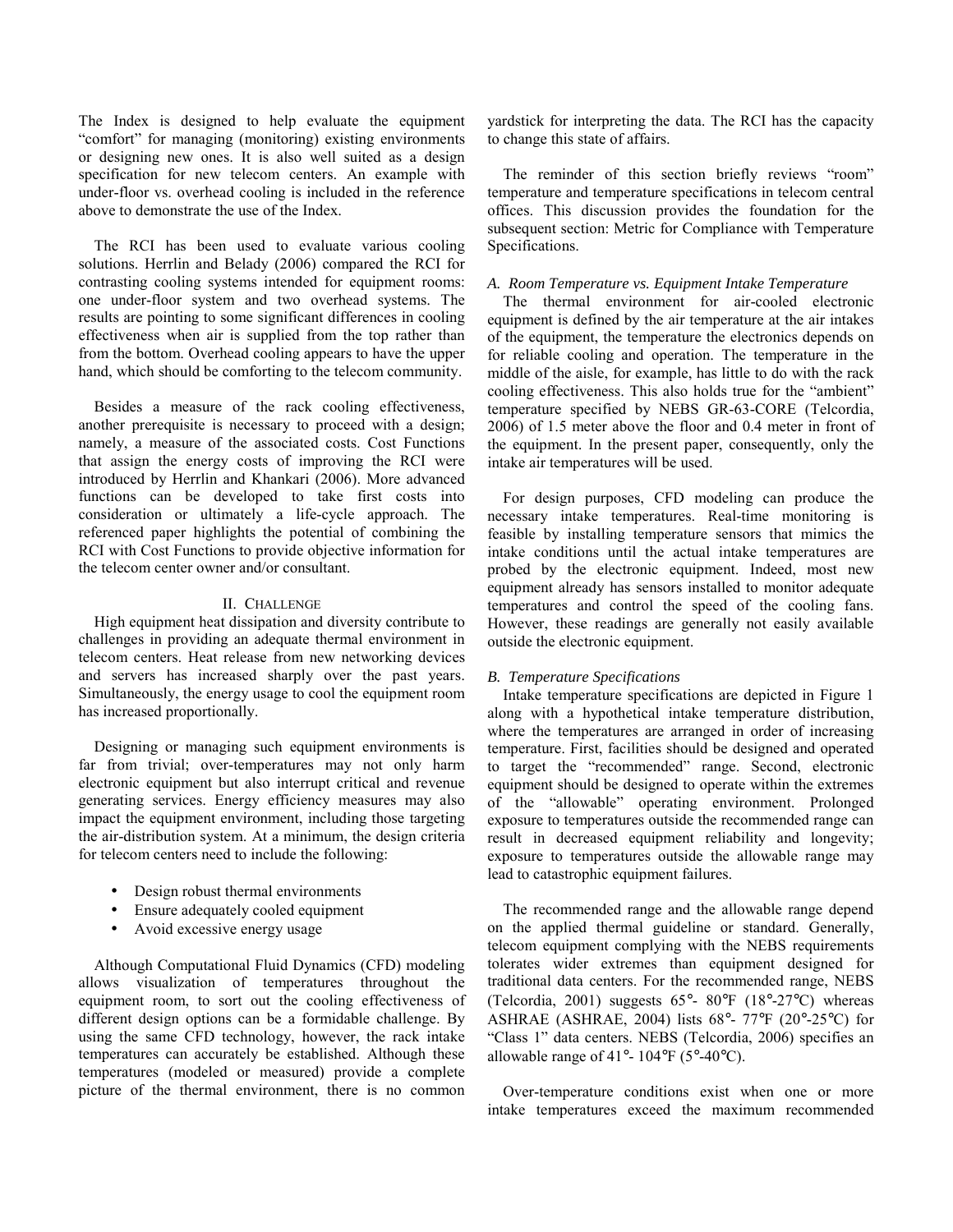temperature (under-cooled). Similarly, under-temperature conditions exist when one or more intake temperatures drop below the minimum recommended temperature (over-cooled). The significance of under-temperatures is the potential for harmful relative humidity (RH) levels—RH is strongly correlated to temperature—and that the equipment may not be qualified at low temperatures. Internal timing of data packages may be affected and thus contribute to data corruption.



Figure 1. Operating Temperature Ranges and Hypothetical Temperature Distribution.

# III. METRIC FOR COMPLIANCE WITH TEMPERATURE **SPECIFICATIONS**

The Rack Cooling Index (RCI) was designed to be a measure of how effectively equipment racks are cooled and maintained within (industry) thermal guidelines or standards, where 100% mean that all racks are cooled within the recommended range. The RCI helps compare thermal environments based on the same criteria. In other words, the Index facilitates standardized and unbiased comparisons.

The RCI was developed to have the following key characteristics:

- Meaningful measure of rack cooling effectiveness
- Tied to leading thermal guidelines/standards
- Focus on over-temperatures and harmful conditions
- Over-cooling must not compensate for undercooling
- Easily understood numerical scale  $(\leq 100\%)$
- Suited for computer modeling or measurements
- Portable between platforms (SI/IP) and nondimensional

## *A. Definition of the RCI*

The following is an overview of the RCI to provide an understanding of the definition and how to interpret the Index. For a complete discussion, the reader is referred to the original work by Herrlin (2005) as published by ASHRAE.

Again, the RCI is a gauge of the thermal equipment environment and—in turn—how effectively the equipment is cooled. Specifically, the  $RCI<sub>HI</sub>$  is a measure of the absence of over-temperatures; 100% mean that no over-temperatures exist (i.e., ideal conditions). The lower the percentage, the greater probability (risk) that equipment will experience temperatures above the maximum allowable temperature. In other words, the  $RCI_{HI}$  is a measure of the equipment environment at the high (HI) end of the temperature range. Figure 2 provides a graphic representation of the  $RCI_{HI}$ , and the definition is as follows:

$$
RCI_{HI} = [1 - \frac{Total Over-Temp}{Max Allowable Over-Temp}] 100 %
$$

Note that the numerical value of the Index depends on the guideline or standard utilized for setting the four temperature limits in Figures 1 and 2. Consequently, the RCI is a gauge of compliance with a given temperature specification.



Figure 2. Graphic Representation of the RCI<sub>HI</sub>.

A more practical expression of the  $RCI<sub>HI</sub>$  is the following (Herrlin, 2005):

$$
RCI_{HI} = [1 - \frac{\sum (T_x - T_{max-rec})_{Tx > Tmax-rec}}{(T_{max-all} - T_{max-rec}) n}] 100\%
$$

|                      | Mean temperature at intake x $\lceil \text{°F} \text{ or } \text{°C} \rceil$ |
|----------------------|------------------------------------------------------------------------------|
| n                    | Total number of intakes $[-]$                                                |
| $T_{\text{max-rec}}$ | Max recommended temperature per some                                         |
|                      | guideline or standard $[°F$ or $°C]$                                         |
| $T_{\text{max-all}}$ | Max allowable temperature per some                                           |
|                      | guideline or standard [ $\degree$ F or $\degree$ C]                          |
|                      | - T.                                                                         |

Depending on the focal point, the RCI can be calculated using all intake temperatures or any subset, down to a single equipment intake. An analogous index is defined at the low (LO) end of the temperature range (Herrlin, 2005).

The RCI<sub>LO</sub> complements the previously defined index especially when the supply air is below the minimum recommended temperature. If under-temperatures are of less concern, the focus should be on maximizing the  $RCI<sub>HI</sub>$ .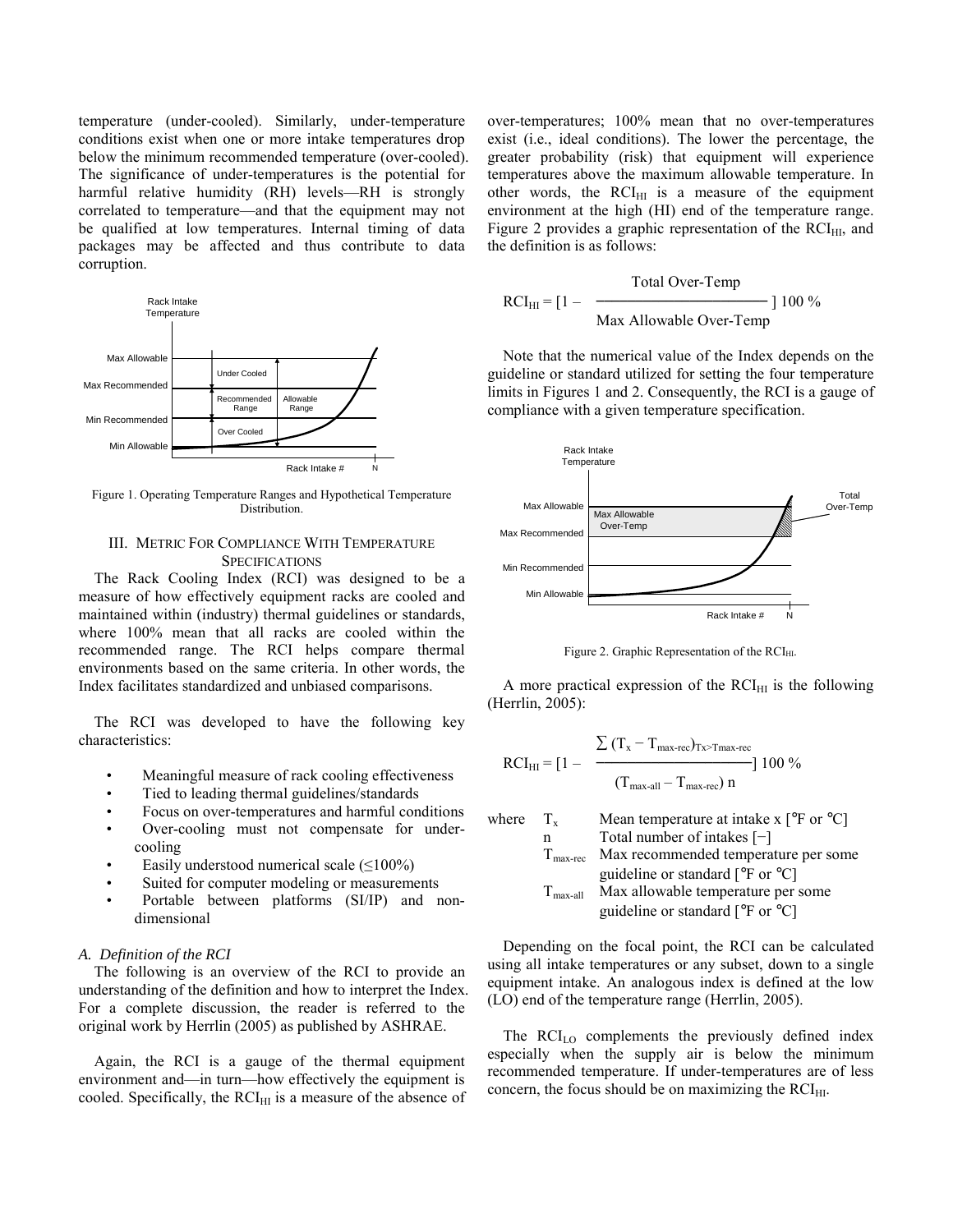$$
RCI_{LO} = [1 - \frac{\sum (T_{min-rec} - T_x)_{Tx < T_{min-rec}}}{(T_{min-rec} - T_{min-all}) n}] 100\%
$$

where  $T_x$  Mean temperature at intake x [ $\degree$ F or  $\degree$ C] n Total number of intakes [−] T<sub>min-rec</sub> Min recommended temperature per some guideline or standard [°F or °C]  $T_{min-all}$  Min allowable temperature per some guideline or standard [°F or °C]

# *B. Interpretation of the RCI*

Compliance with (industry) temperature specifications is the ultimate cooling performance metric, and the RCI is such a metric. 100% mean ideal conditions; no over- or undertemperatures. That is, all intake temperatures are within the recommended temperature range. 0% mean that at least one intake is outside the allowable range. Table 1 lists ratings based on a large number of studies.

TABLE 1 RELATIVE RCIRATINGS

| Rating     | <b>RCI</b>  |
|------------|-------------|
| Ideal      | 100%        |
| Good       | $>91\%$     |
| Acceptable | $81 - 90\%$ |
| Poor       | $< 80\%$    |

Since this interpretation of the Index is straight forward, it does not require an in-depth understanding of the definition. It also has the capacity to provide support to non-technical decision makers. A cooling design providing RCI=95% is clearly better than one providing RCI=85%.

# *C. Calculation of the RCI*

The process of evaluating the thermal performance of telecom centers can be automated. The RCI can be computed from modeled or measured temperature data by using specialized software. An example is given in the figure below (ANCIS, 2006). This software not only calculates the RCI values (lower-left corner of screen shot) but also provides a number of other statistics of the temperature data set.



Figure 3. Screen Shot of RCI Software (ANCIS, 2006).

#### *D. Applications of the RCI*

There are numerous practical applications of the RCI. The following are some of the more obvious.

- Design Equipment Environments. CFD modeling combined with the RCI provides a standardized and unbiased method for evaluating, analyzing, designing, and reporting environmental designs. The RCI is currently used to evaluate over-head cooling, under-floor cooling, and supplemental cooling solutions. The Index is also utilized to develop related telecom standards.
- Monitor Equipment Environments. Real-time monitoring of the thermal environment is feasible by installing temperature sensors that mimics the intake conditions (until intake temperatures are probed by the equipment itself). The RCI provides a reliable indication of the thermal equipment environment.
- Provide Design Specifications. Equipment owners and operators now have the opportunity to specify a certain level of thermal "quality" in an objective and standardized way. They can ensure an excellent equipment environment by specifying an RCI > 98%, for example.
- Help Product Development and Marketing: The RCI can effectively help demonstrate the benefits of cooling solutions and products. Quick standardized A-to-B comparisons can be made between product refinements. And, a product with an RCI at or near 100% should be marketed as such.

# IV. METRIC FOR ENERGY EFFICIENCY

The rack cooling effectiveness and the cooling energy efficiency are often related. Since ultimately the costs associated with improving the RCI need to be known, the concept of energy Cost Functions was developed based on costs to cool the equipment room (Herrlin and Khankari, 2006). Figure 4 shows an example of a chiller Cost Function from this reference. The potential benefits of increasing the supply temperature were studied, and the graph shows the annual energy cost operating the chiller at different supply temperatures. More advanced Functions can be developed, taking first costs into consideration or deploying a life-cycle approach. Although difficult, costs can also be assigned to the risk of equipment failure.

By combining the RCI with Cost Functions, a practical and powerful tool is created for evaluating and designing telecom centers for optimal rack cooling effectiveness and cooling energy efficiency. Herrlin and Khankari (2006) demonstrate how the design process works. By incorporating Cost Functions, the telecom center owner and/or design consultant